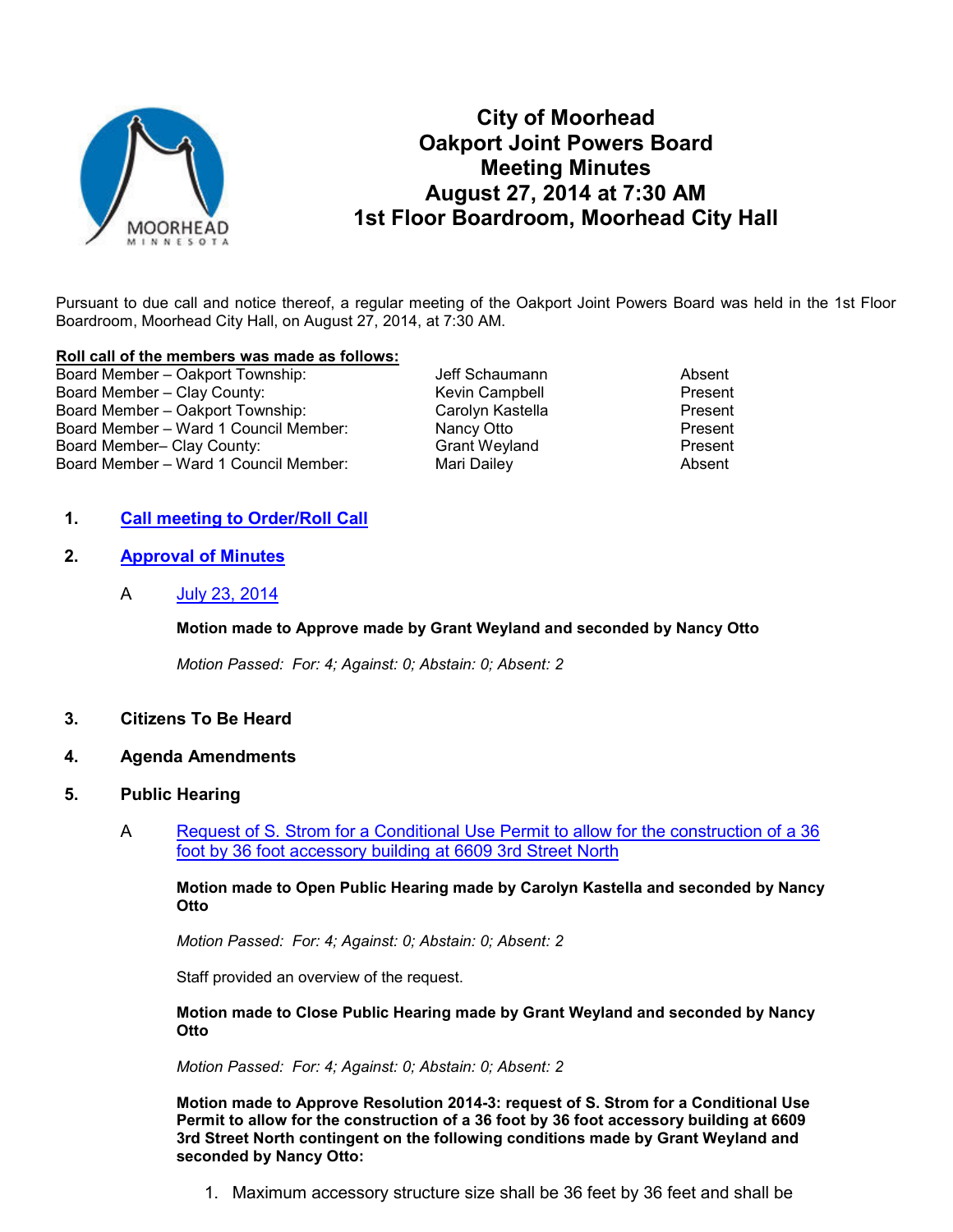constructed according to the plans reviewed by the Oakport Joint Powers Board (minor revisions may be permitted as approved by the Zoning Administrator).

- 2. Applicant shall obtain a Floodplain Permit and construct the garage to the regulatory flood protection elevation (896.8 feet) and install fill to a base flood elevation of 895.5 feet to extend 15 feet from the garage structure. The final garage location shall be a minimum of 15 feet from all property lines.
- 3. No business shall be conducted in the accessory structure, the structure shall not be rented to non-residents of the dwelling, and the structure shall not be used for living purposes.
- 4. Accessory structure shall be no taller than the house.
- 5. The exterior of the accessory structure shall be of materials similar to those on the house and attached garage.
- 6. Parking and storage of commercial vehicles and equipment and recreational vehicles and equipment shall be limited by Section 9-8-3 – Motor Vehicles and Recreational Vehicles – of the Moorhead City Code.
- 7. All required permits must be obtained.

*Motion Passed: For: 4; Against: 0; Abstain: 0; Absent: 2* 

B Request of J. and H. Steen for a Conditional Use Permit to allow placement of a fence exceeding four feet in height within the front yard at 5704 1st Street Northwest

## **Motion made to Open Public Hearing made by Nancy Otto and seconded by Carolyn Kastella**

## *Motion Passed: For: 4; Against: 0; Abstain: 0; Absent: 2*

Staff provided an overview of the request. Fences do not require building permits. A fence was constructed on the property sometime between 2011 and 2013. In 2014 a concern was presented that the current fence was obstructing view of the right-of-way. Staff recommends approval with conditions noted. Applicant is requesting the CUP to maintain safety for their daycare children.

Recommended that an encroachment agreement be signed by the property owner.

#### **Motion made to Close Public Hearing made by Grant Weyland and seconded by Nancy Otto**

*Motion Passed: For: 4; Against: 0; Abstain: 0; Absent: 2* 

**Motion made to:**

**Deny request allowing placement of a fence exceeding four feet within the required front yard at 5704 1st Street Northwest based on the following finding of fact:** 

- **Proposed use would tend or actually have an adverse effect on the area in which it is proposed.** 

## **And to,**

#### **Approve revised Resolution 2014-4 with the following conditions made by Nancy Otto and seconded by Grant Weyland**

- 1. Fence shall comply with all standards set forth in Moorhead City Code 10-19-5: Fences and 10-19-16: Traffic Visibility Standards, including compliance with the Oakport Joint Powers Agreement Chapter 10: Rural Residential Zoning Regulation stating No sight-obscuring fence over forty-eight (48) inches in height will be erected within the front yard of any single family residential lot.
- 2. Entire fence must be properly constructed/attached by November 14, 2014. If fence is not property constructed/attached by November 14, 2014,